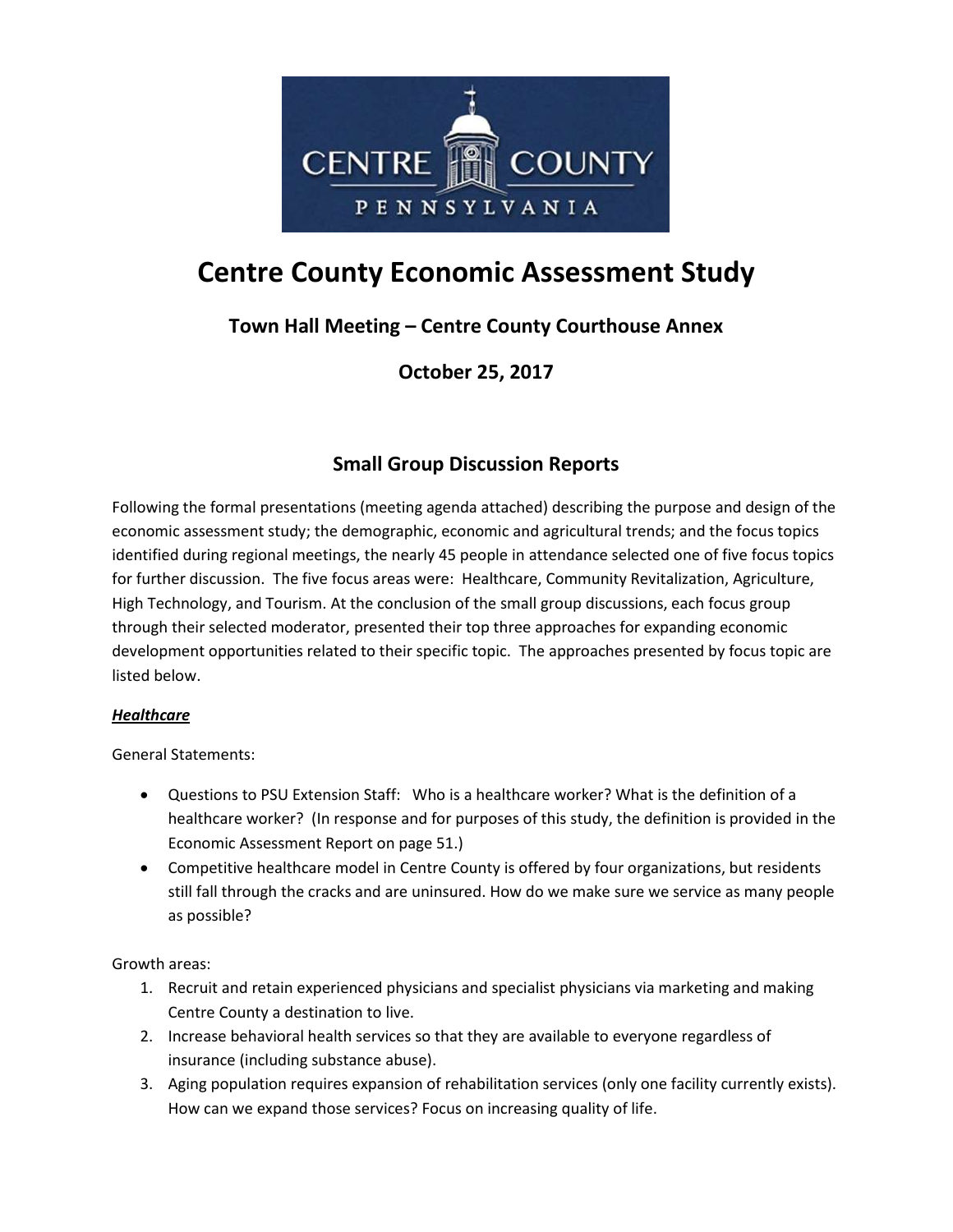#### *Community Revitalization*

- 1. Develop a branding and marketing identity for rural communities and areas with coordination and collaboration in rural valleys (outside of Centre Region).
- 2. Centre County is a very diverse county allocate resources to maintenance in rural areas.
- 3. Improve infrastructure for business development (energy grids, roads, capacity, and internet) in rural areas.

#### *Agriculture*

- 1. Need for marketing as a destination/producer for food products (shared identity) both to draw customers to County and to market products outside of Centre County.
- 2. Research markets is there one? Where is it? Need for stable person/group/organization to identify opportunities and network with various stakeholders.
	- a. Start with successful industry leaders who are innovating.
- 3. Difficult to secure stable supply of perishable products. Need for centralized infrastructure. (processing, distribution, marketing).

#### *High Technology – Advanced Manufacturing and Analytical Industries*

- 1. Need for experienced c-level (CEO) individuals to serve as mentors to young emerging companies.
- 2. Need for early stage capital. Identify sources of funding for startups. Evaluate potential to tap local investors?
- 3. Collaboration is key. How can Centre County's various organizations work together to increase and take advantage of opportunities?

#### *Tourism*

- 1. Expand outdoor recreation including trail linkages (i.e. complete Milesburg to Bellefonte rail trail and beyond).
- 2. Elevate current events add "wow factor" to existing events, boost marketing beyond local community.
- 3. Volunteer support buy in from more volunteers to support local events is needed.